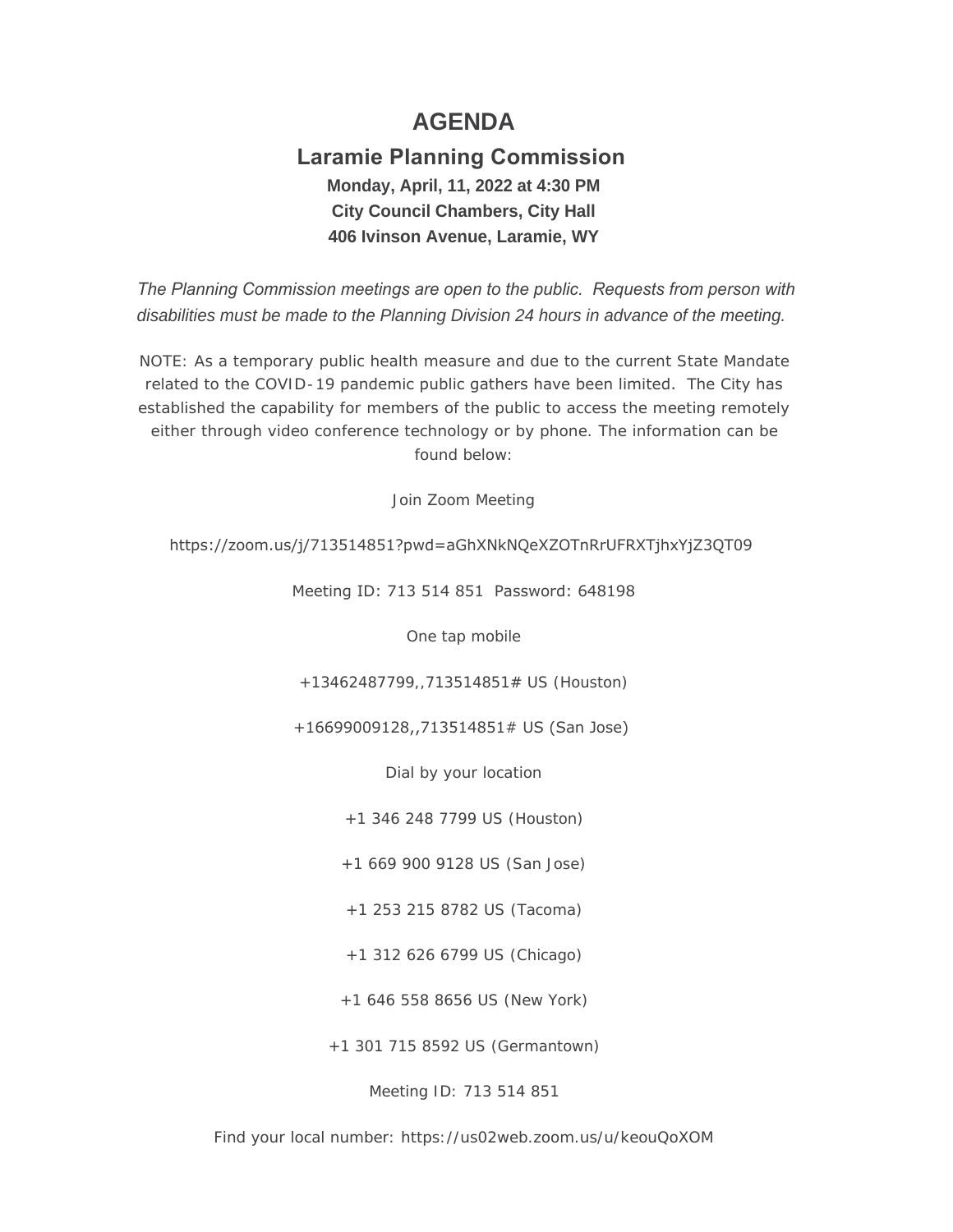- **Call To Order/Roll Call 1.**
- **Approval Of Agenda And Minutes 2.**
- **Changes And Approval Of Agenda 2.A.**
- **Planning Commission Meeting Minutes 2.B.**
	- **LPC Minutes 03.28.2022 2.B.i.**

Documents:

#### [LPC Minutes 3-28-22.Pdf](https://cityoflaramie.org/AgendaCenter/ViewFile/Item/12183?fileID=16701)

- **Citizen Comments - Non-Agenda Related Topics – No Action Can Be Taken 3.**
- **Planning Commission And Staff Reports And Comments 4.**
- **Disclosures – Ex-Parte Communications; Potential Conflicts Of Interest 5.**
- **Current Planning Projects 6.**
- **Old Business: 6.A.**
- **New Business: 6.B.**
	- **PP-21-02: Indian Heights Subdivision Preliminary Plat 6.B.i. FILE:** PP-21-02: Indian Heights Subdivision Preliminary Plat

**REQUEST:** A Preliminary Plat proposing 31 lots for Residential Development in a R1 (Single Family Zoned) District

**LOCATION:** Generally located at the north end of Indian Hills Drive

**APPLICANT(S)/AGENT:** Lindy, LLC (Grant Lindstrom)

**OWNER:** Lindy, LLC

**PURPOSE:** Residential Development in a R1 (Single Family Zoned) District

**CURRENT ZONING:** R1 (Single Family Zoned) District/ APO (Aquifer Protection Overlay Zone)

**PREPARED BY:** Derek T. Teini, AICP, Planning Manager

Documents:

#### [PP-21-02 Staff Report PC.pdf](https://cityoflaramie.org/AgendaCenter/ViewFile/Item/12184?fileID=16695)

## **Long Range Planning Projects 7.**

**Variances (Sitting As Board Of Adjustment) 8.** (Swearing in of witnesses)